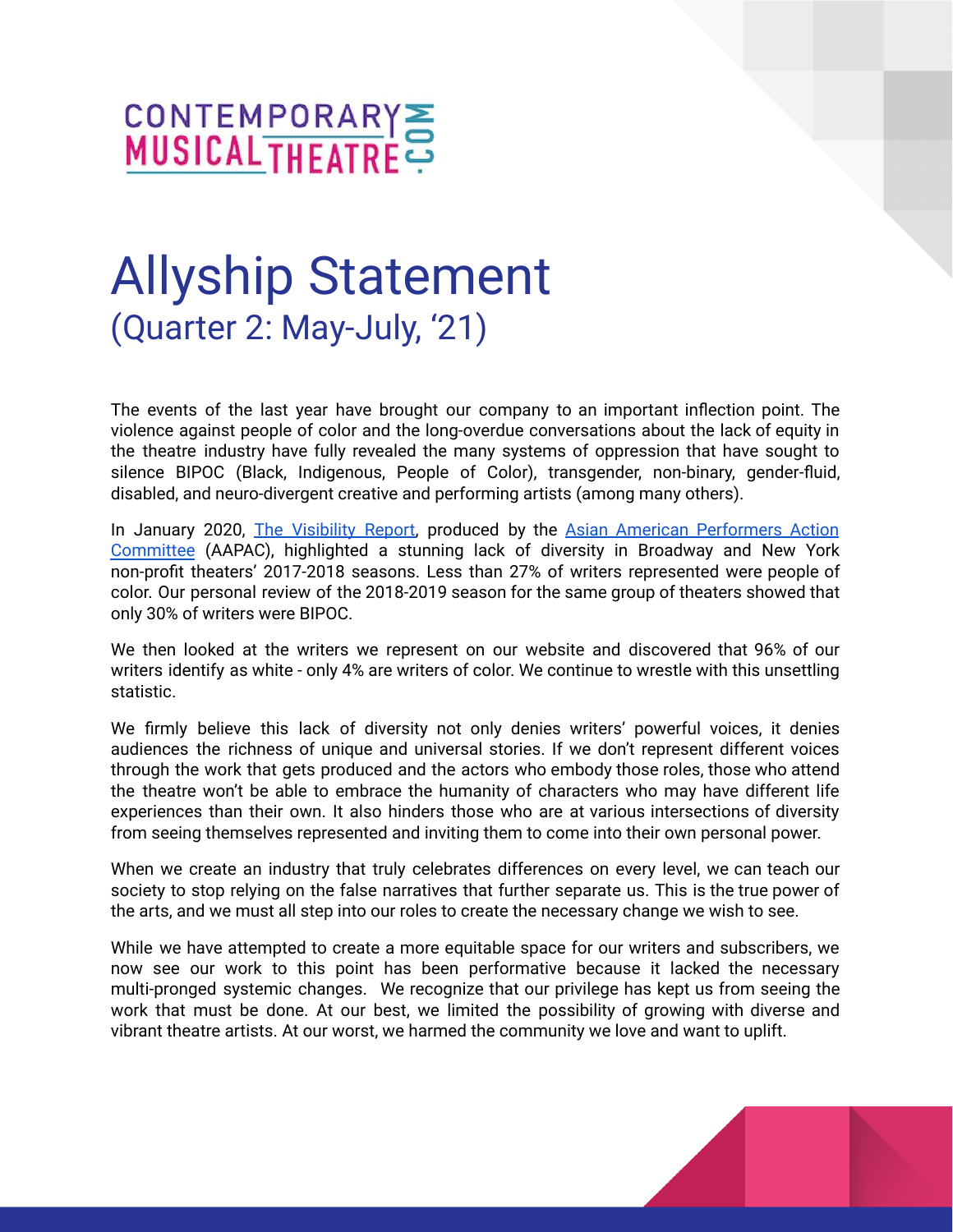Now that we have a clearer understanding of where we are as an organization and our role in the theatrical community, we are eager to transform ContemporaryMusicalTheatre.com into a space of belonging for all.

We make a commitment to enact meaningful change in both the Culture and Policies of our company, which we hope will improve both our writers and subscribers' experiences. These changes include reimagining our submission process, creating visual cues of equity in the design of our site, and surveying our writers and subscribers to better ascertain how we can celebrate our many intersections of diversity.

In this section, we consider expanding our circle wider to include writers, students, educators, and performers who have, to this point, not felt seen. Specifically, here are our Quarter 2's Key Result Areas:

- 1. **Reimagining Our Submission Process:** It is important for us to maintain a submission process to uphold a high level of quality in the work we share with subscribers. We acknowledge, however, that our current process has created barriers for writers interested in joining our community. We will discard our old submission process in favor of more inclusive procedures. This will include:
	- a. Creating new guidelines that better outline the basis on which we review submitted material (e.g. defining "craft" and "structure" in ways that do not exclude non-Western influences). In addition, we will be transparent about each step of the submission process so writers feel confident our process is fair.
	- b. Simplifying the submission process by creating an online portal where writers can easily tell us about their work as theatre artists and upload their songs. Previously, writers' work was submitted to be judged solely based on its own merits. We will now present the full artist and their work to the submission committee.
	- c. Announcing a new, diverse submission committee, who will regularly review artists and their submitted materials. With the equitable committee we will agree to the terms of reviewing new material and come to consensus on submissions.
- 2. **Creating Visual Cues of Equity:** It is important to us that everyone who visits our website is assured they belong. We will do this in the following ways:
	- a. Updating our website banner to make it more inclusive and welcoming for all. Because our current graphic promotes the mostly white writers we represent, we will create a new image that is more representative of the equity we wish to grow into.
	- b. Creating a Statement of Allyship like this one, which will live on our website and be regularly updated to transparently outline our goals and progress. We will do this so we can be publicly held accountable while encouraging others to learn and engage in conversation around topics of race, equity, and inclusion.

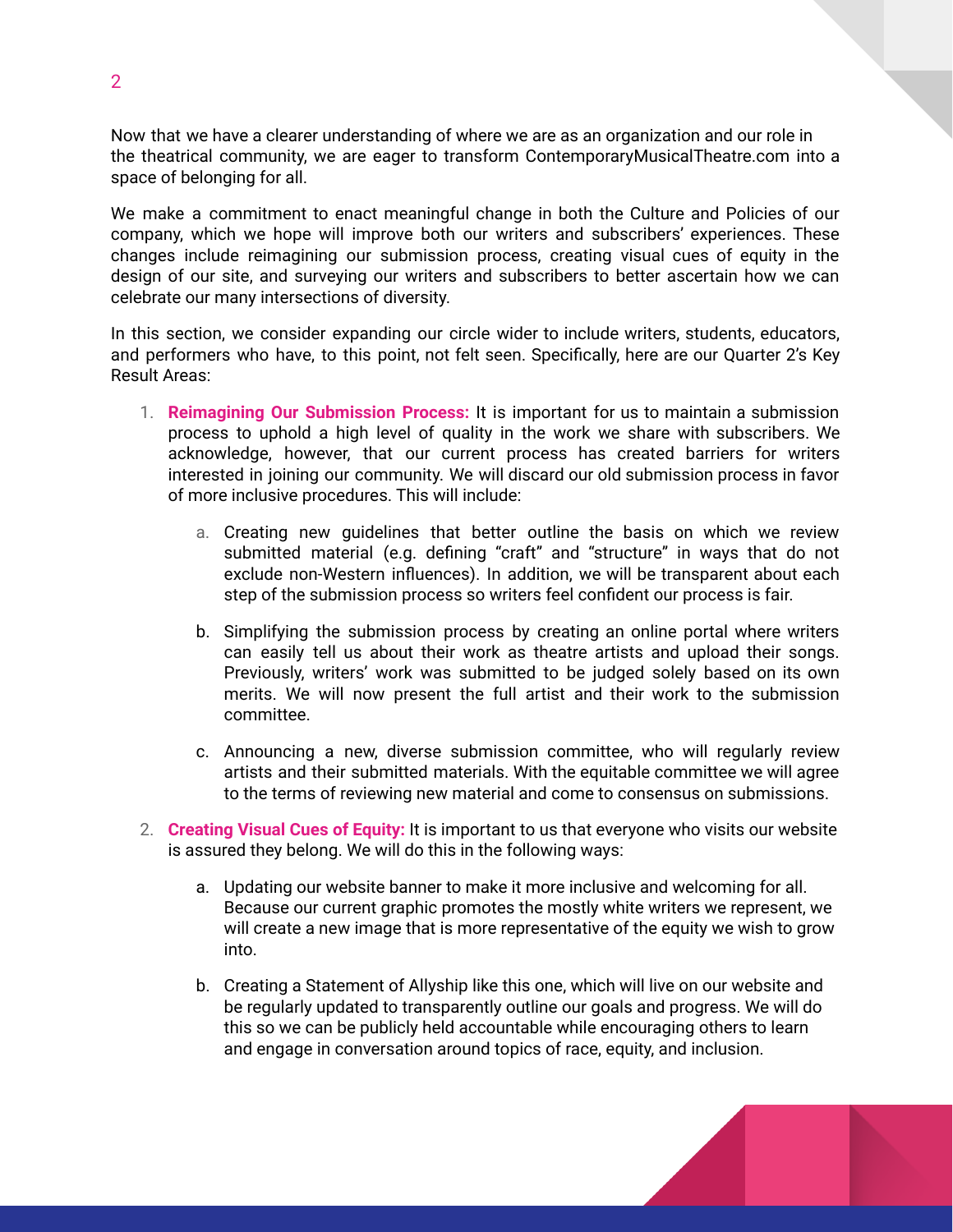3. **Surveying Our Writers & Subscribers:** In an effort to ascertain and celebrate our writers and subscribers' many different intersections of diversity, we will create a voluntary survey, which will then be used to create searchable tags on our site (e.g. BIPOC writer, etc…). It is our goal that these tags will help our subscribers find work that is meaningful to them and acknowledges their own intersections.

As you can see, each of these steps requires many different phases of change. We are undeterred by this, but ask for your patience as we swiftly move through these action items. We hope these positive changes will radiate out into our community and better serve all those who wish to engage with us.

It takes all of us moving toward greater equity to create change. We invite you to join us on this journey, hold us accountable, and consider what change you can enact to draw the circle wider in your own community.

We encourage you to utilize the below resources so you can participate in learning alongside us:

## Books

- 1. How to be an [Anti-Racist](https://www.amazon.com/How-Be-Antiracist-Ibram-Kendi/dp/0525509283) Ibram X. Kendi
- 2. [Reframing](https://www.amazon.com/s?k=reframing+the+musical&crid=BWYGKNIWU4WJ&sprefix=reframing+the+musi%2Cstripbooks%2C143&ref=nb_sb_ss_fb_1_18_ts-doa-p) the Musical: Race, Culture and Identity Sarah Whitfield, ed.
- 3. White [Fragility:](https://www.amazon.com/White-Fragility-People-About-Racism/dp/0807047414/ref=pd_lpo_14_t_0/144-6991702-5345007?_encoding=UTF8&pd_rd_i=0807047414&pd_rd_r=ea2be3ff-3495-47e3-b0fb-22a69efc4984&pd_rd_w=1LpXg&pd_rd_wg=a7Ba8&pf_rd_p=a0d6e967-6561-454c-84f8-2ce2c92b79a6&pf_rd_r=NDT0RX62SB6VRYMYCW7S&psc=1&refRID=NDT0RX62SB6VRYMYCW7S) Why it's so Hard for White People to Talk About Racism Robin DiAngelo
- 4. Caste: The Origins of our [Discontents](https://www.amazon.com/Caste-Origins-Discontents-Isabel-Wilkerson/dp/0593230256) Isabel Wilkerson
- 5. Me and White [Supremacy:](https://www.amazon.com/s?k=me+and+white+supremacy&i=stripbooks&crid=1YC3L0F7UTO1D&sprefix=me+and+white+supre%2Cstripbooks%2C227&ref=nb_sb_ss_ts-doa-p_2_18) Combat Racism, Change the World, and Become a Good [Ancestor](https://www.amazon.com/s?k=me+and+white+supremacy&i=stripbooks&crid=1YC3L0F7UTO1D&sprefix=me+and+white+supre%2Cstripbooks%2C227&ref=nb_sb_ss_ts-doa-p_2_18) - Layla F. Saad

## Web Resources

- 1. Question Everything: More Deeply [Acknowledging](https://contemporarymusicaltheatre.wordpress.com/2021/04/13/question-everything/) our White Privilege and Where We Go [from](https://contemporarymusicaltheatre.wordpress.com/2021/04/13/question-everything/) Here - David Sisco & Laura Josepher
- 2. [Compassionate](https://epochacademy.thinkific.com/courses/compassionate-dialogue-using-the-rir-protocol-1hour) Dialogue: Using the RIR Protocol Epoch Education
- 3. Woke [Supremacy](https://howlround.com/woke-supremacy)
- 4. [Casting](https://howlround.com/casting-wider-net) a Wider Net
- 5. 6 Ways to be a Better Ally to People Living with [Disabilities](https://mashable.com/2015/07/26/disability-ally-inclusive/)

## Organizations & Movements

1. [Broadway](https://www.bwayadvocacycoalition.org) Advocacy Coalition